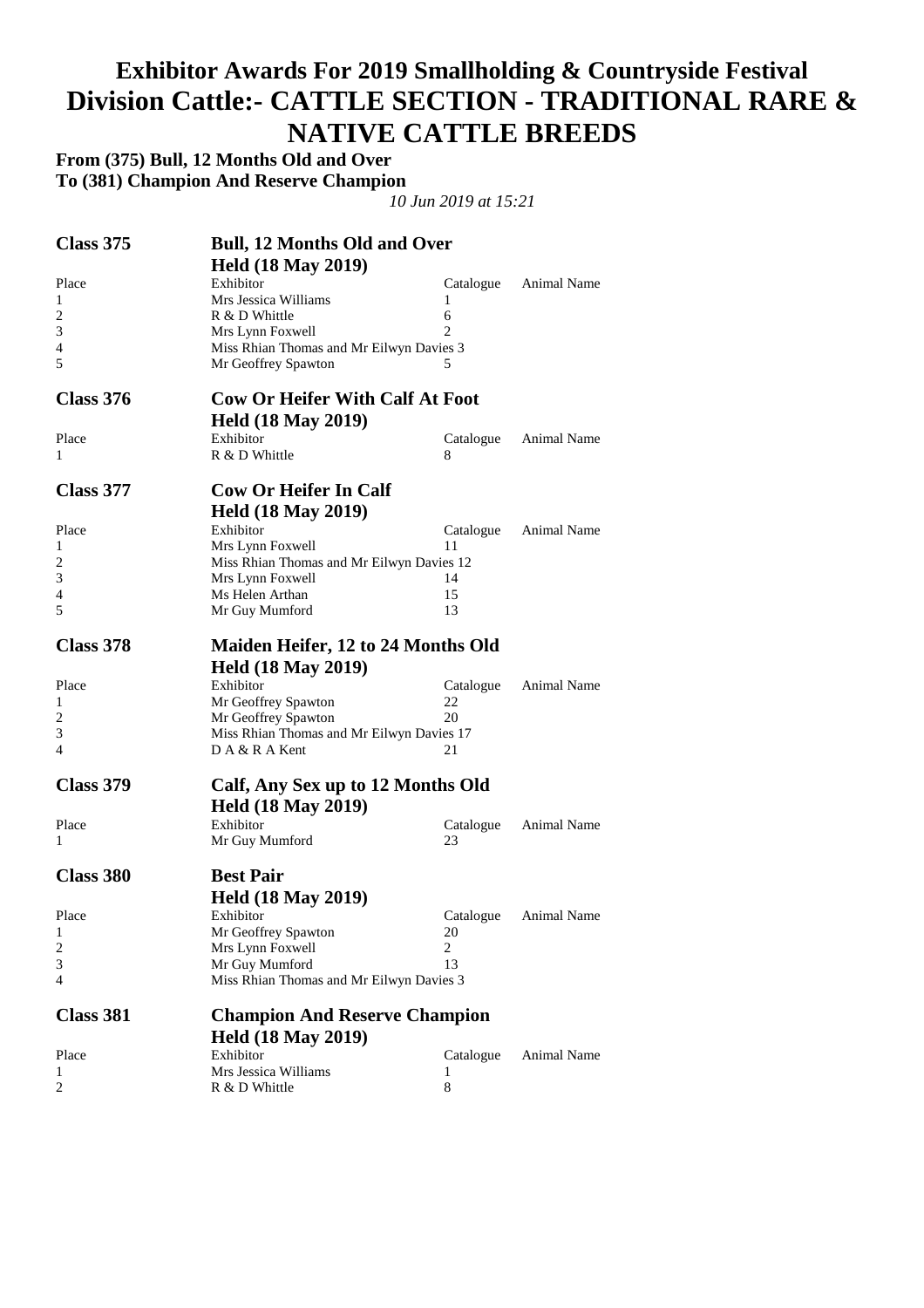## **Exhibitor Awards For 2019 Smallholding & Countryside Festival Division Cattle:- CATTLE SECTION - TRADITIONAL HEREFORD**

**From (382) Bull, 12 Months Old and Over To (388) Champion And Reserve Champion** 

| <b>Class 382</b> | <b>Bull, 12 Months Old and Over</b>       |           |                    |
|------------------|-------------------------------------------|-----------|--------------------|
|                  | <b>Held (18 May 2019)</b>                 |           |                    |
| Place            | Exhibitor                                 | Catalogue | Animal Name        |
| 1                | Mrs Carolyn Redmayne                      | 25        |                    |
| 2                | Mr & Mrs A & G Crow                       | 24        |                    |
| 3                | F W Cook & Son                            | 26        |                    |
| 4                | Mrs Helen Macleod                         | 30        |                    |
| 5                | Mr Patrick Lynn                           | 29        |                    |
| <b>Class 383</b> | <b>Cow Or Heifer With Calf At Foot</b>    |           |                    |
|                  | <b>Held (18 May 2019)</b>                 |           |                    |
| Place            | Exhibitor                                 | Catalogue | <b>Animal Name</b> |
| 1                | F W Cook & Son                            | 31        |                    |
| Class 384        | <b>Cow Or Heifer In Calf</b>              |           |                    |
|                  | <b>Held (18 May 2019)</b>                 |           |                    |
| Place            | Exhibitor                                 | Catalogue | Animal Name        |
| 1                | Mr Patrick Lynn                           | 32        |                    |
| 2                | Mrs Helen Macleod                         | 33        |                    |
|                  |                                           |           |                    |
| Class 385        | <b>Maiden Heifer, 12 to 24 Months Old</b> |           |                    |
|                  | <b>Held (18 May 2019)</b>                 |           |                    |
| Place            | Exhibitor                                 | Catalogue | <b>Animal Name</b> |
| 1                | Mrs Helen Macleod                         | 37        |                    |
| 2                | F W Cook & Son                            | 35        |                    |
| 3                | F W Cook & Son                            | 34        |                    |
| Class 386        | Calf, Any Sex up to 12 Months Old         |           |                    |
|                  | <b>Held (18 May 2019)</b>                 |           |                    |
| Place            | Exhibitor                                 | Catalogue | Animal Name        |
| 1                | F W Cook & Son                            | 38        |                    |
| Class 387        | <b>Best Pair</b>                          |           |                    |
|                  | <b>Held (18 May 2019)</b>                 |           |                    |
| Place            | Exhibitor                                 | Catalogue | Animal Name        |
| 1                | Mrs Helen Macleod                         | 30        |                    |
| $\overline{2}$   | F W Cook & Son                            | 34        |                    |
| Class 388        | <b>Champion And Reserve Champion</b>      |           |                    |
|                  | <b>Held (18 May 2019)</b>                 |           |                    |
| Place            | Exhibitor                                 | Catalogue | Animal Name        |
| 1                | Mr Patrick Lynn                           | 32        |                    |
| 2                | F W Cook & Son                            | 31        |                    |
|                  |                                           |           |                    |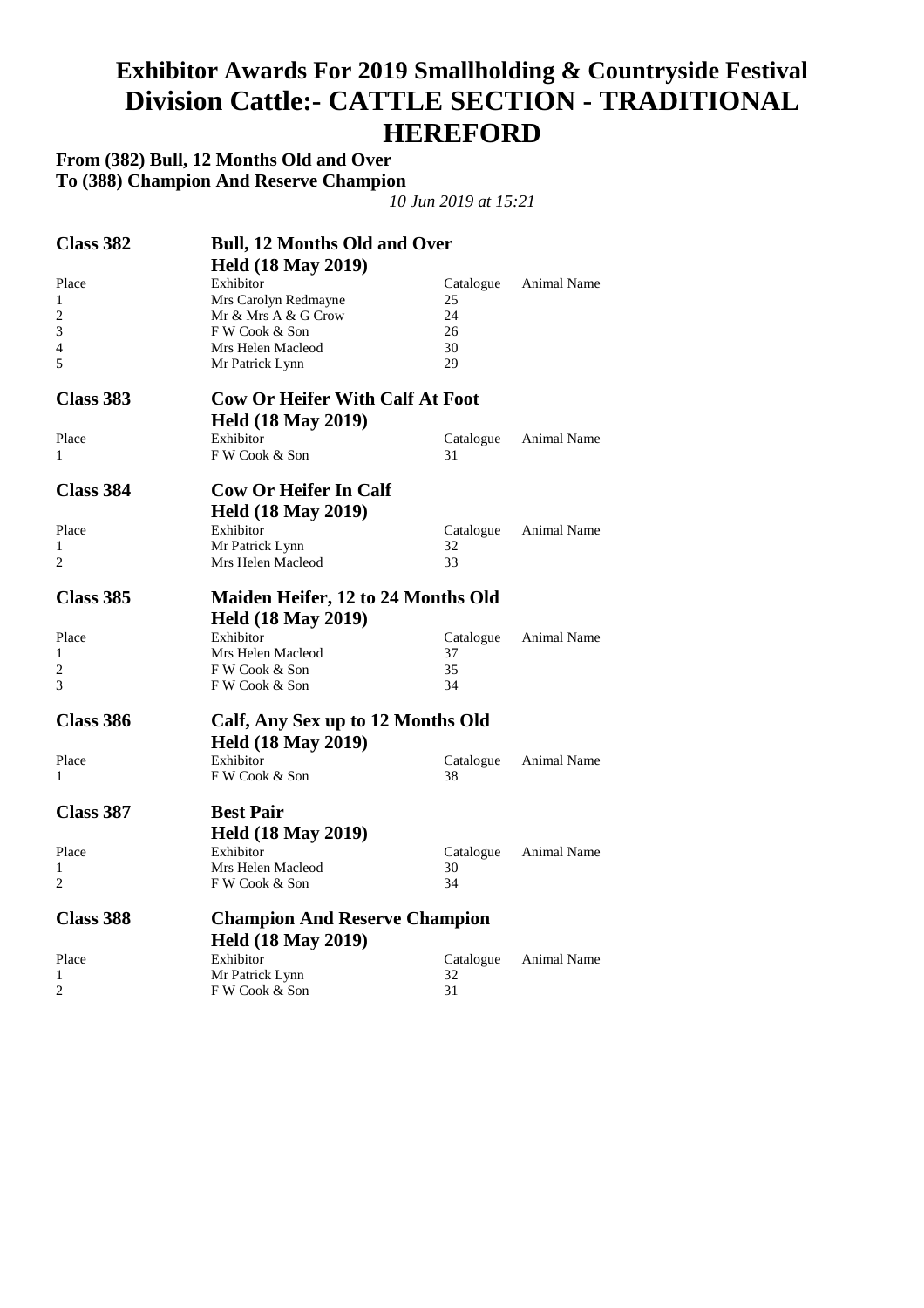# **Exhibitor Awards For 2019 Smallholding & Countryside Festival Division Cattle:- CATTLE SECTION - LONGHORN CATTLE**

**From (389) Bull, 12 Months Old and Over** 

**To (395) Champion and Reserve Champion** 

| <b>Class 389</b> | <b>Bull, 12 Months Old and Over</b>      |           |                    |
|------------------|------------------------------------------|-----------|--------------------|
|                  | <b>Held (18 May 2019)</b>                |           |                    |
| Place            | Exhibitor                                | Catalogue | Animal Name        |
| 1                | Mr & Mrs Bernard & Margaret Llewellyn 39 |           |                    |
| Class 390        | <b>Cow or Heifer with Calf at Foot</b>   |           |                    |
|                  | <b>Held (18 May 2019)</b>                |           |                    |
| Place            | Exhibitor                                | Catalogue | Animal Name        |
| 1                | Mr D J Bevan                             | 41        |                    |
| 2                | Mr & Mrs Bernard & Margaret Llewellyn 42 |           |                    |
| 3                | Mr Robert Vaughan                        | 43        |                    |
| <b>Class 391</b> | <b>Cow or Heifer in Calf</b>             |           |                    |
|                  | <b>Held (18 May 2019)</b>                |           |                    |
| Place            | Exhibitor                                | Catalogue | <b>Animal Name</b> |
| 1                | Mr & Mrs Bernard & Margaret Llewellyn 44 |           |                    |
| $\overline{c}$   | Mr D J Bevan                             | 45        |                    |
| <b>Class 392</b> | Maiden Heifer, 12 to 24 Months Old       |           |                    |
|                  | <b>Held (18 May 2019)</b>                |           |                    |
| Place            | Exhibitor                                | Catalogue | <b>Animal Name</b> |
| 1                | Mr & Mrs Bernard & Margaret Llewellyn 47 |           |                    |
| <b>Class 393</b> | Calf, Any Sex up to 12 Months Old        |           |                    |
|                  | <b>Held (18 May 2019)</b>                |           |                    |
| Place            | Exhibitor                                | Catalogue | Animal Name        |
| 1                | Mr & Mrs Bernard & Margaret Llewellyn 49 |           |                    |
| $\overline{c}$   | Mr D J Bevan                             | 41        |                    |
| Class 394        | <b>Best Pair</b>                         |           |                    |
|                  | <b>Held (18 May 2019)</b>                |           |                    |
| Place            | Exhibitor                                | Catalogue | <b>Animal Name</b> |
| 1                | Mr & Mrs Bernard & Margaret Llewellyn 44 |           |                    |
| <b>Class 395</b> | <b>Champion and Reserve Champion</b>     |           |                    |
|                  | <b>Held (18 May 2019)</b>                |           |                    |
| Place            | Exhibitor                                | Catalogue | Animal Name        |
| 1                | Mr D J Bevan                             | 41        |                    |
| $\overline{c}$   | Mr & Mrs Bernard & Margaret Llewellyn 44 |           |                    |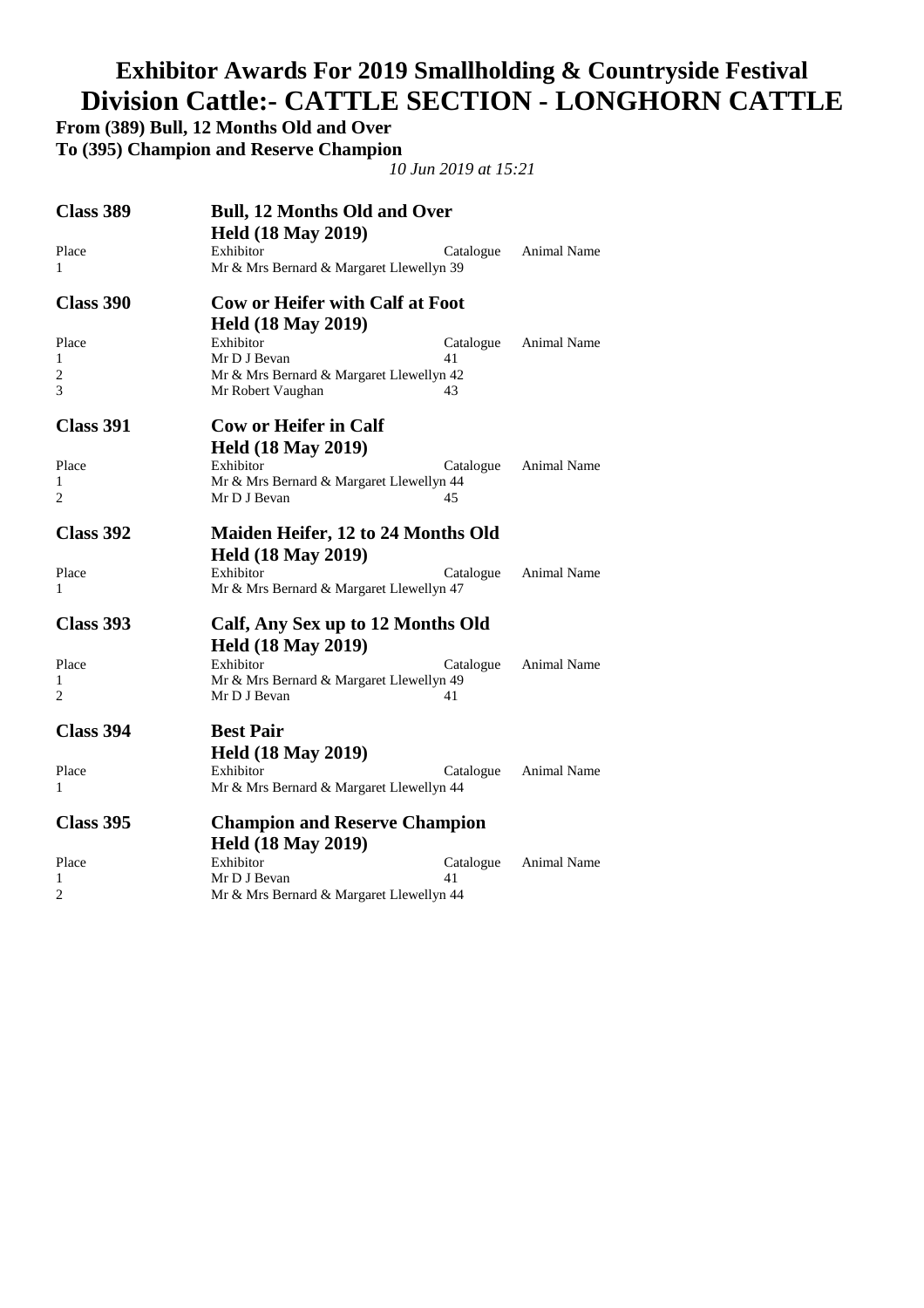## **Exhibitor Awards For 2019 Smallholding & Countryside Festival Division Cattle:- CATTLE SECTION - BEEF SHORTHORN CATTLE**

#### **From (396) Bull, 12 Months Old and Over To (402) Champion and Reserve Champion**

| <b>Class 396</b> | <b>Bull, 12 Months Old and Over</b>    |           |                    |
|------------------|----------------------------------------|-----------|--------------------|
|                  | <b>Held (18 May 2019)</b>              |           |                    |
| Place            | Exhibitor                              | Catalogue | Animal Name        |
| 1                | Mr Eric Gethin                         | 50        |                    |
| $\overline{c}$   | T & K Bodily                           | 51        |                    |
| <b>Class 397</b> | <b>Cow or Heifer with Calf at Foot</b> |           |                    |
|                  | <b>Held (18 May 2019)</b>              |           |                    |
| Place            | Exhibitor                              | Catalogue | Animal Name        |
| 1                | T & K Bodily                           | 55        |                    |
| $\overline{2}$   | M S & E A E Davies                     | 54        |                    |
| <b>Class 398</b> | <b>Cow or Heifer in Calf</b>           |           |                    |
|                  | <b>Held (18 May 2019)</b>              |           |                    |
| Place            | Exhibitor                              | Catalogue | Animal Name        |
| 1                | Mr Eric Gethin                         | 56        |                    |
| <b>Class 399</b> | Maiden Heifer, 12 to 24 Months Old     |           |                    |
|                  | <b>Held (18 May 2019)</b>              |           |                    |
| Place            | Exhibitor                              | Catalogue | Animal Name        |
| No Results       |                                        |           |                    |
| <b>Class 400</b> | Calf, Any Sex up to 12 Months Old      |           |                    |
|                  | <b>Held (18 May 2019)</b>              |           |                    |
| Place            | Exhibitor                              | Catalogue | <b>Animal Name</b> |
| 1                | M S & E A E Davies                     | 60        |                    |
|                  |                                        |           |                    |
| Class 401        | <b>Best Pair</b>                       |           |                    |
|                  | <b>Held (18 May 2019)</b>              |           |                    |
| Place            | Exhibitor                              | Catalogue | Animal Name        |
| 1                | T & K Bodily                           | 51        |                    |
| 2                | Mr Eric Gethin                         | 50        |                    |
| <b>Class 402</b> | <b>Champion and Reserve Champion</b>   |           |                    |
|                  | <b>Held (18 May 2019)</b>              |           |                    |
| Place            | Exhibitor                              | Catalogue | <b>Animal Name</b> |
| 1                | T & K Bodily                           | 55        |                    |
| $\overline{c}$   | Mr Eric Gethin                         | 50        |                    |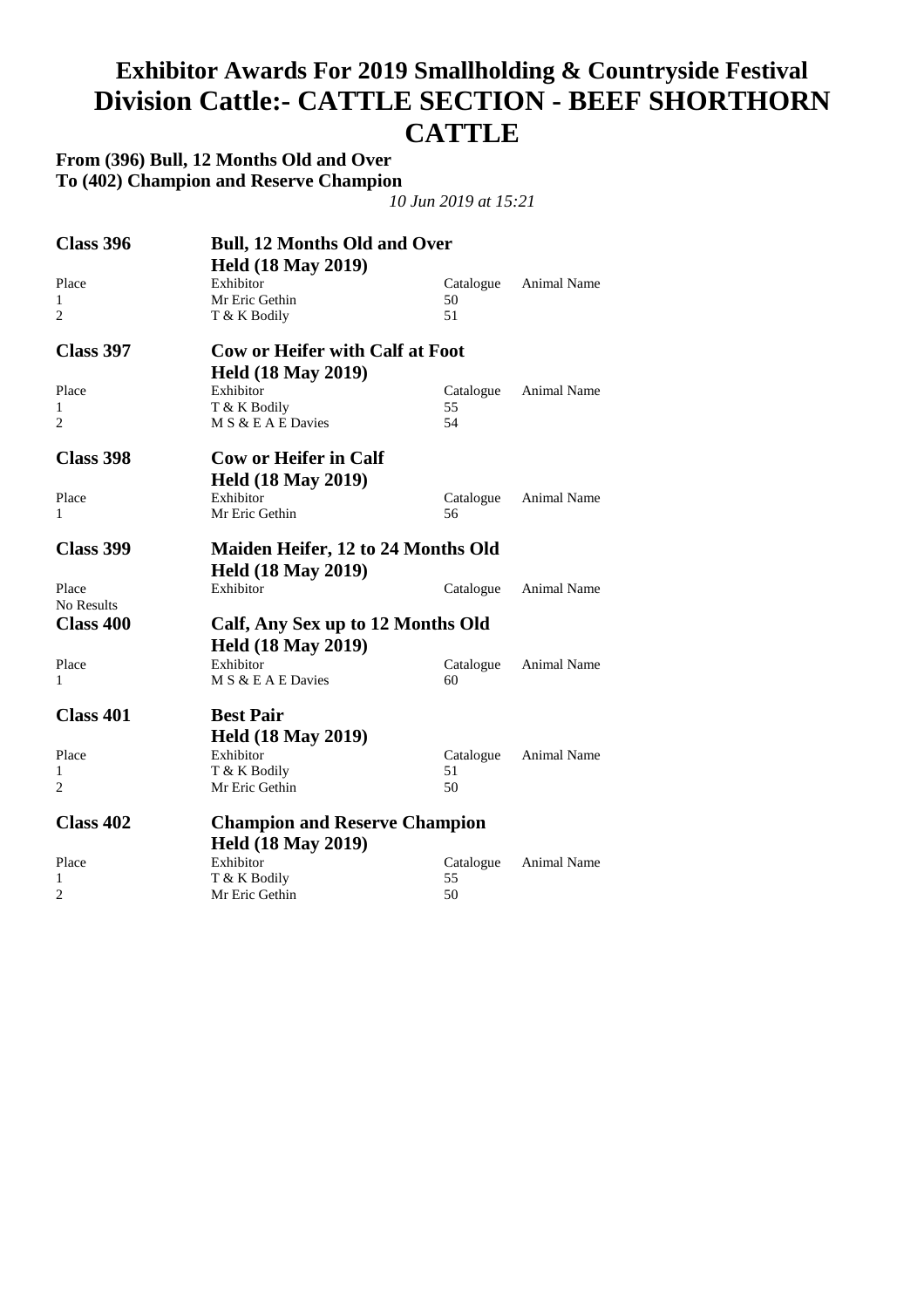#### **Exhibitor Awards For 2019 Smallholding & Countryside Festival Division Cattle:- CATTLE SECTION**

**From (403) Supreme Champion & Reserve To (403) Supreme Champion & Reserve** 

| Class 403 | <b>Supreme Champion &amp; Reserve</b> |           |             |
|-----------|---------------------------------------|-----------|-------------|
|           | <b>Held (18 May 2019)</b>             |           |             |
| Place     | Exhibitor                             | Catalogue | Animal Name |
|           | T & K Bodily                          | 55        |             |
| 2         | Mr Eric Gethin                        | 50        |             |